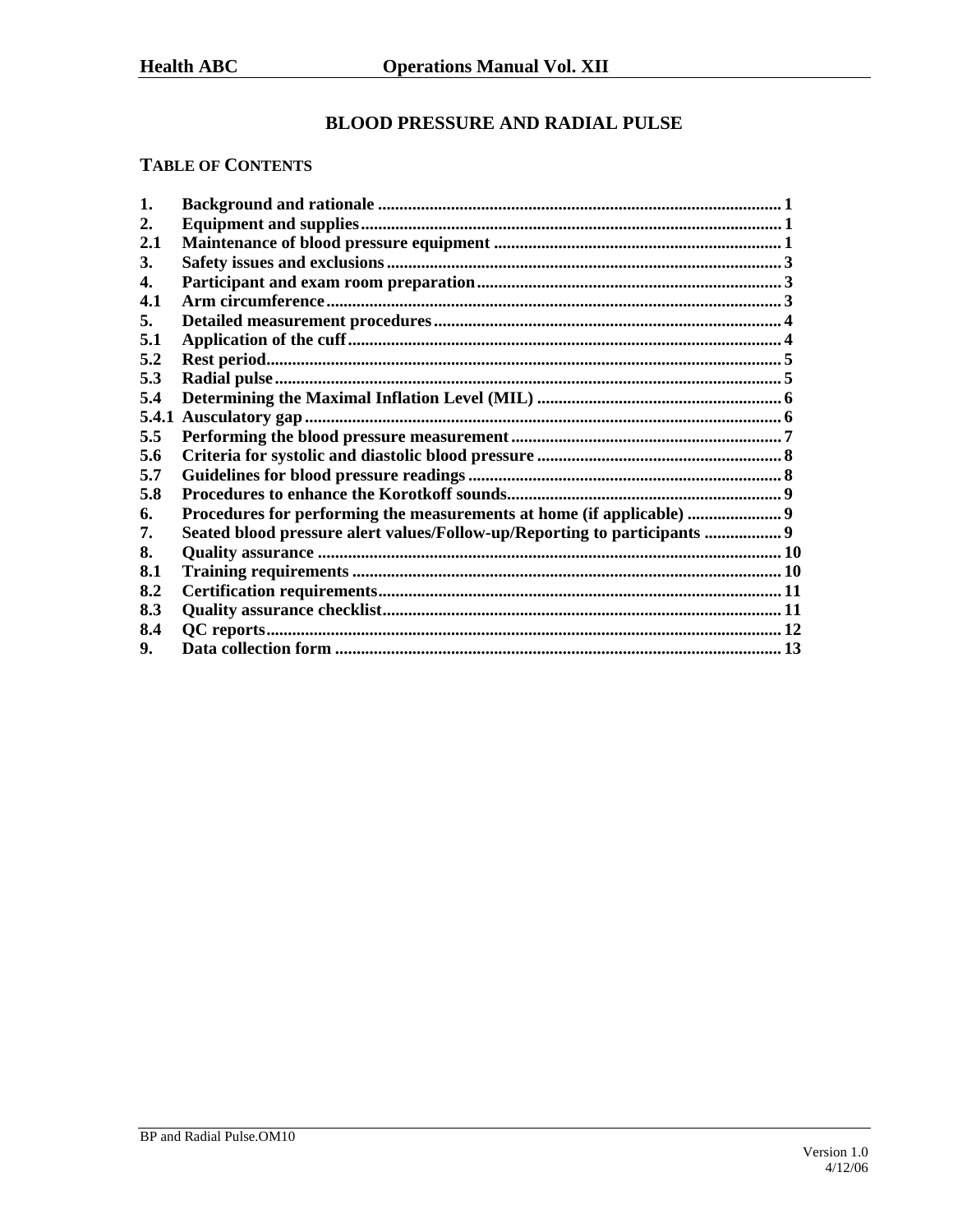# **BLOOD PRESSURE AND RADIAL PULSE**

### **1. Background and rationale**

Blood pressure and radial pulse measurements will be recorded to document blood pressure and radial pulse. In addition, individuals with extremely high levels of blood pressure will be excluded from the isokinetic strength, pulmonary function, and long distance corridor walk tests and referred for medical care according to the protocol for referrals. Participants with extremely high or low radial pulse will be excluded from the long distance corridor walk test.

### **2. Equipment and supplies**

- conventional mercury sphygmomanometer.
- blood pressure cuffs (small, regular, large and thigh cuffs).
- stethoscope: standard stethoscope and ear pieces with bell, tubing to be maximum of 14 inches long.
- double-headed stethoscope (for training only)
- tape measure
- eyebrow pencil
- chair with back support
- digital stop-watch

#### **2.1 Maintenance of blood pressure equipment**

#### **With Each Use:**

- 1) Check the sphygmomanometer for correct zero. Place the instrument flat on the table and disconnect the inflation system. With eyes level with the zero line, assure the top of the meniscus is on the zero line.
- 2) Check the shape of the meniscus − it should be a smooth, well-defined curve.

#### **Monthly:**

- 1) Check that the mercury rises easily in the tubing and that the mercury column does not bounce noticeably when the valve is closed.
- 2) Check for cracks in the glass tube.
- 3) Check the cap at the top of the calibrated glass tube to make sure it is securely in place.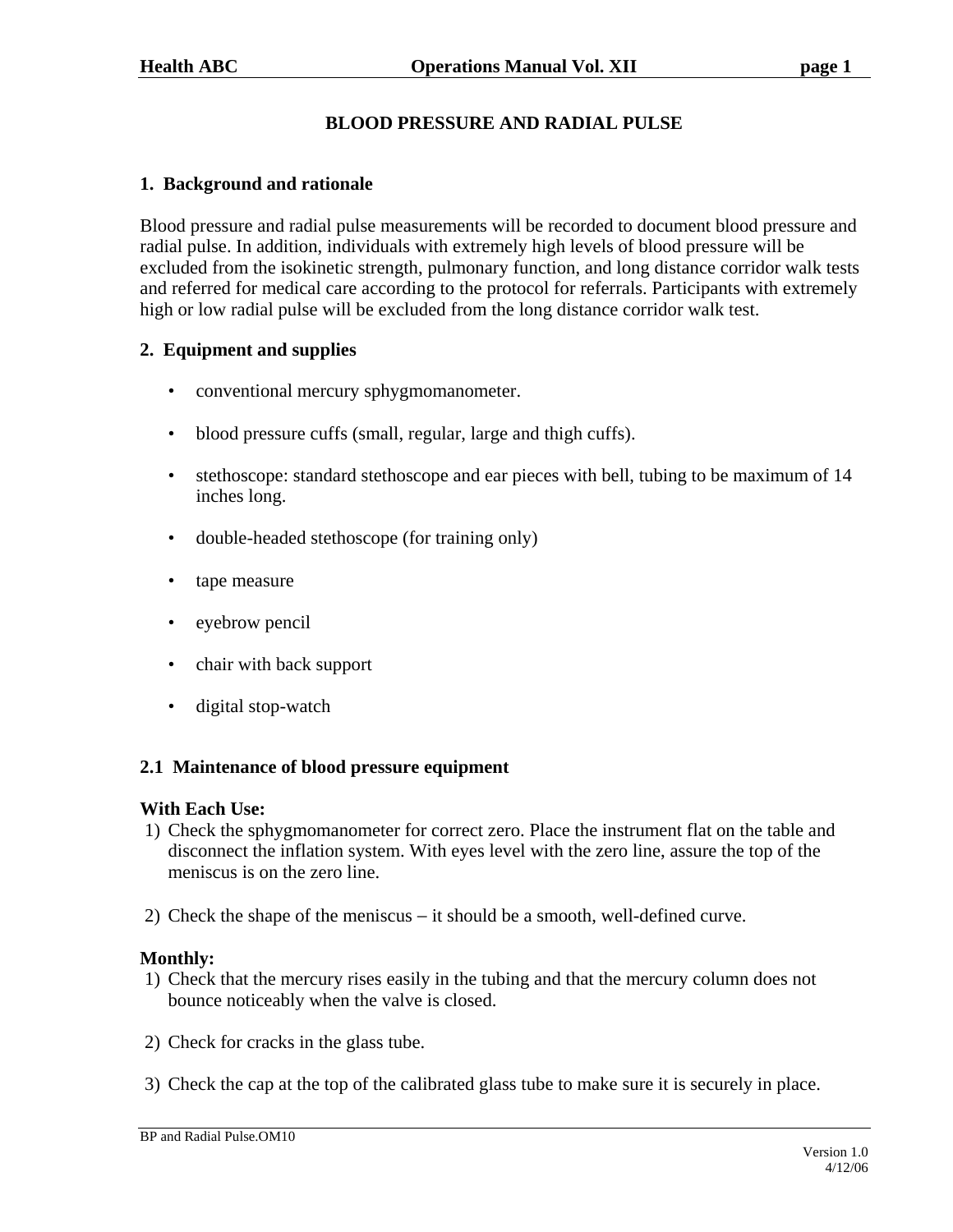- 4) Check for spilled mercury in the manometer case.
- 5) Check the cuffs, pressure bulb, and manometer and stethoscope tubing for cracks or tears.
- 6) Check the pressure control valve for sticks or leaks.
- 7) Check the stethoscope diaphragm for cracks.
- 8) Make sure when you close the manometer case that:
	- the manometer tubing is connected and the thumb valve is closed
	- the manometer case is stored on its right side so that the mercury will flow back into the reservoir.
- 9) Never attempt to repair the equipment yourself. Send the instrument for repair if any of the above checks reveal a problem.
- 10) Check the sphygmomanometer for air leaks. Roll the cuff around a plastic bottle or tin can and secure in place. Close the valve on the Air-Flo system and inflate the instrument until the mercury rises to 240 mm Hg. Close the valve. The mercury column should remain stable. If the column continues to fall, there is an air leak and the system should be re-inflated until the column rises to 200 mmHg. Pinch the tubing at various locations to localize the area of the leak, then replace the leaking tubing, cuff, or valve.

#### **General:**

With time, the mercury will become dirty and an oxide layer will be deposited on the inside of the glass tube. Do not attempt to clean the glass column with a pipe cleaner, as hazardous levels of mercury aerosol will be produced. Have your QC supervisor send the instrument to your local supplier for repair.

Since mercury is a hazardous, toxic substance, all maintenance and proper disposal procedures must be performed carefully (consult your local institution for guidelines). Do not perform any maintenance procedures that will expose mercury to air. A manometer specialist with expertise in handling toxic substances should be contacted to add or withdraw mercury from the instrument.

Check the blood pressure cuffs on a monthly basis to assure all sizes of cuffs are available. Document the monthly checks of the sphygmomanometer on your Quality Assurance (QA) Equipment Log Form.

Inspect the tape used to measure arm circumference for damage or wear twice a year and record these checks on the QA Equipment Log Form.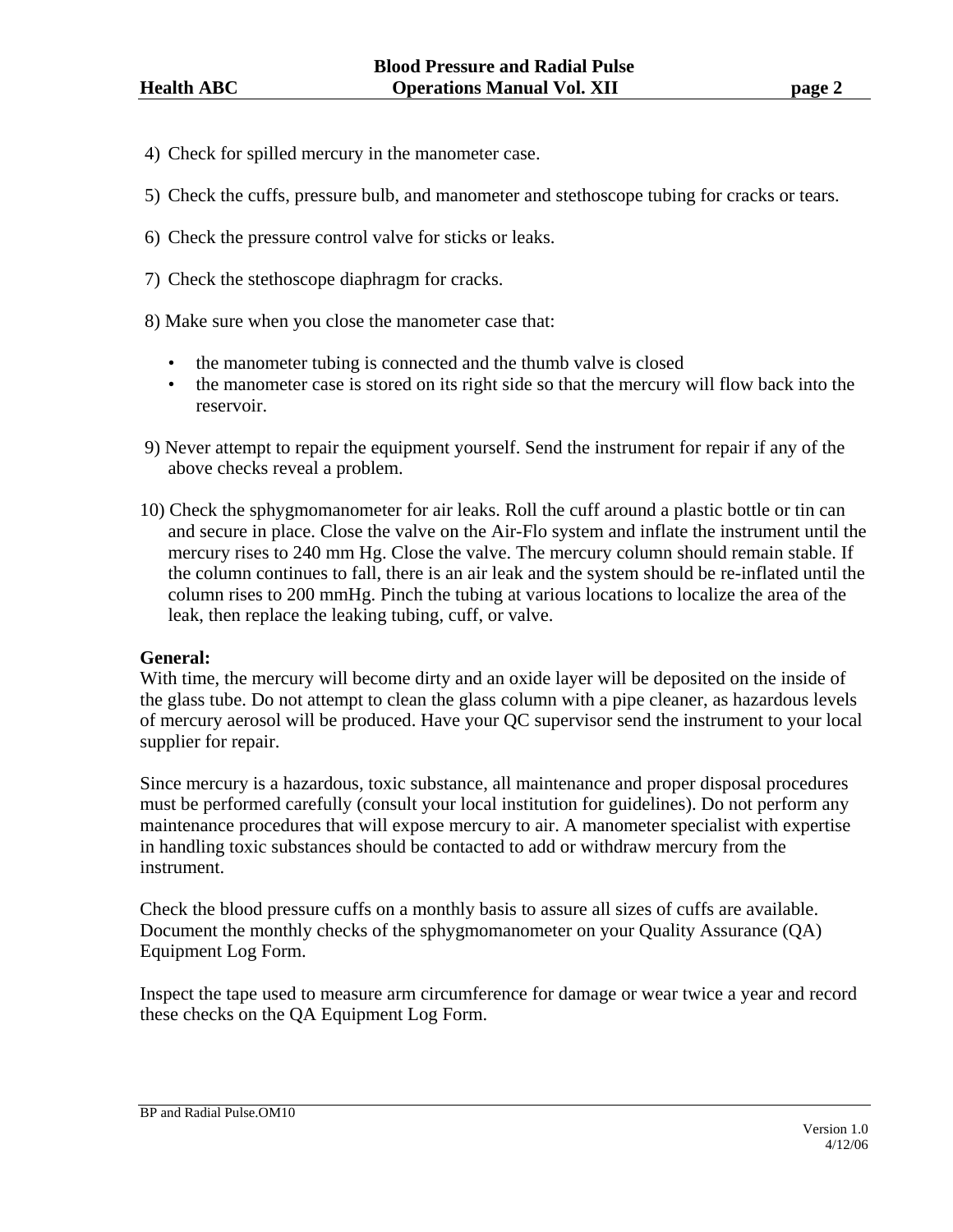#### **3. Safety issues and exclusions**

None.

## **4. Participant and exam room preparation**

Participants should not drink any caffeine (from coffee, tea, or soda), should not eat or do any heavy physical activity, smoke, or ingest alcohol for 30 minutes prior to recording the blood pressure.

### **4.1 Arm circumference**

Refer to the Health ABC Data from Prior Visits Report to see which arm was used at the Baseline (Year 1) visit. If possible, use the same arm that was used at the Baseline visit (usually the right arm). If the participant's right arm is injured or missing, or if the participant has had a mastectomy on the right side, use the left arm for the arm circumference and blood pressure measurement. Measure the participant's arm to determine the appropriate cuff size before allowing the participant to rest.

Use the following procedures to measure the participant's arm and determine the appropriate cuff size:

- Proper measurement requires that the participant's arm is bare to the shoulder. The participant will be wearing a gown or loose-fitting top provided by the clinic.
- Request the participant to stand, bend the elbow, and put the forearm straight across the chest. The upper arm should be at a 90 degree angle to the lower arm.
- Measure arm length from the bony prominence of the shoulder girdle (acromion) to the tip of the elbow using a tape measure.
- Mark the midpoint on the dorsal (back) surface of the arm.
- Ask the participant to relax their arm along the side of the body.
- Draw the tape measure horizontally around the arm at the midpoint mark, but do not indent the skin.
- Use the measurement to determine the correct cuff size.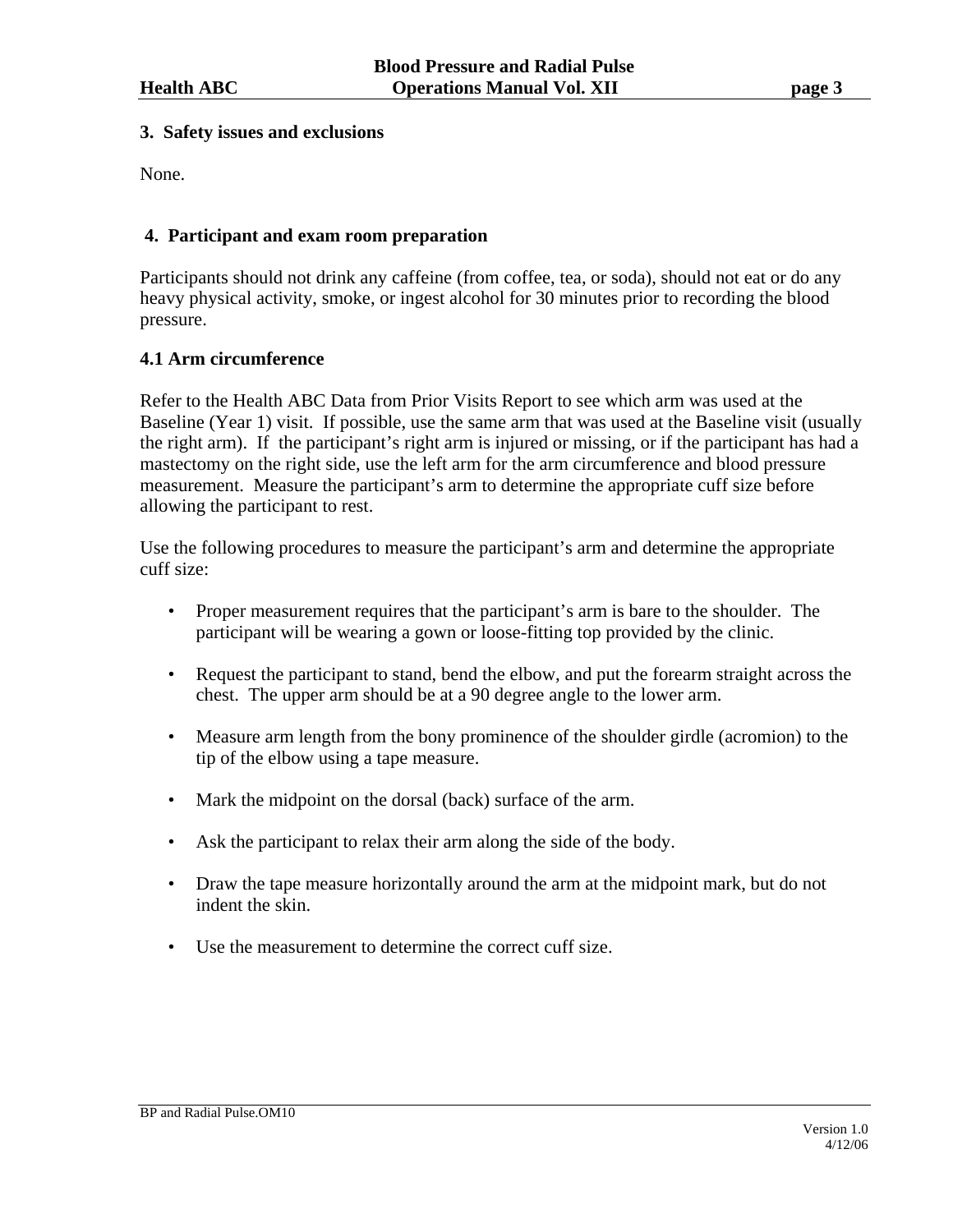Do not use the markings on the blood pressure cuff for reference. Instead, use the following criteria for determining the appropriate cuff size for the participant:

| Arm Circumference (cm/in.)          | Cuff's Bladder Size $(cm)*$      |
|-------------------------------------|----------------------------------|
| 16.0 - 22.5 cm $(6.4 - 9.0)$ in     | small cuff $(9.0 \text{ cm})$    |
| $22.6 - 30.0$ cm $(9.1 - 12.0$ in)  | regular cuff $(12.0 \text{ cm})$ |
| $30.1 - 37.5$ cm $(12.1 - 15.0$ in) | large cuff $(15.0 \text{ cm})$   |
| $37.6 - 43.7$ cm $(15.1 - 17.5$ in) | thigh cuff $(17.5 \text{ cm})$   |

Keep the above chart of arm circumference measurements and corresponding cuff sizes readily available for easy reference.

#### **5. Detailed measurement procedures**

In measuring the participant's blood pressure, the participant should rest for approximately five minutes with their feet flat on the floor and legs and ankles uncrossed. The maximum inflation level should be determined and one blood pressure reading obtained.

### **5.1 Application of the cuff**

- Ensure that the participant is seated comfortably in a chair with back supported and both feet are flat on the floor.
- Make sure that the participant's arm is resting on the table at a 90-degree angle with the palm facing up.
- Palpate the brachial artery.
- Mark the brachial artery with an eyebrow pencil.
- Place the appropriate-sized cuff around the upper right arm, approximately at heart level, with the participant's palm facing upward (the participant may rest their forearm and elbow on a table or arm of the chair). Place the lower edge of the cuff with its tubing connections about one inch above the natural crease across the inner aspect of the elbow.
- Wrap the cuff snugly about the arm, with the inflatable inner bladder centered over the area of the brachial artery. The brachial artery is usually found at the crease of the arm, slightly toward the body. Secure the wrapped cuff firmly by applying pressure to the locking fabric fastener over the area that it overlaps the cuff. You should be able to insert two fingers under the cuff.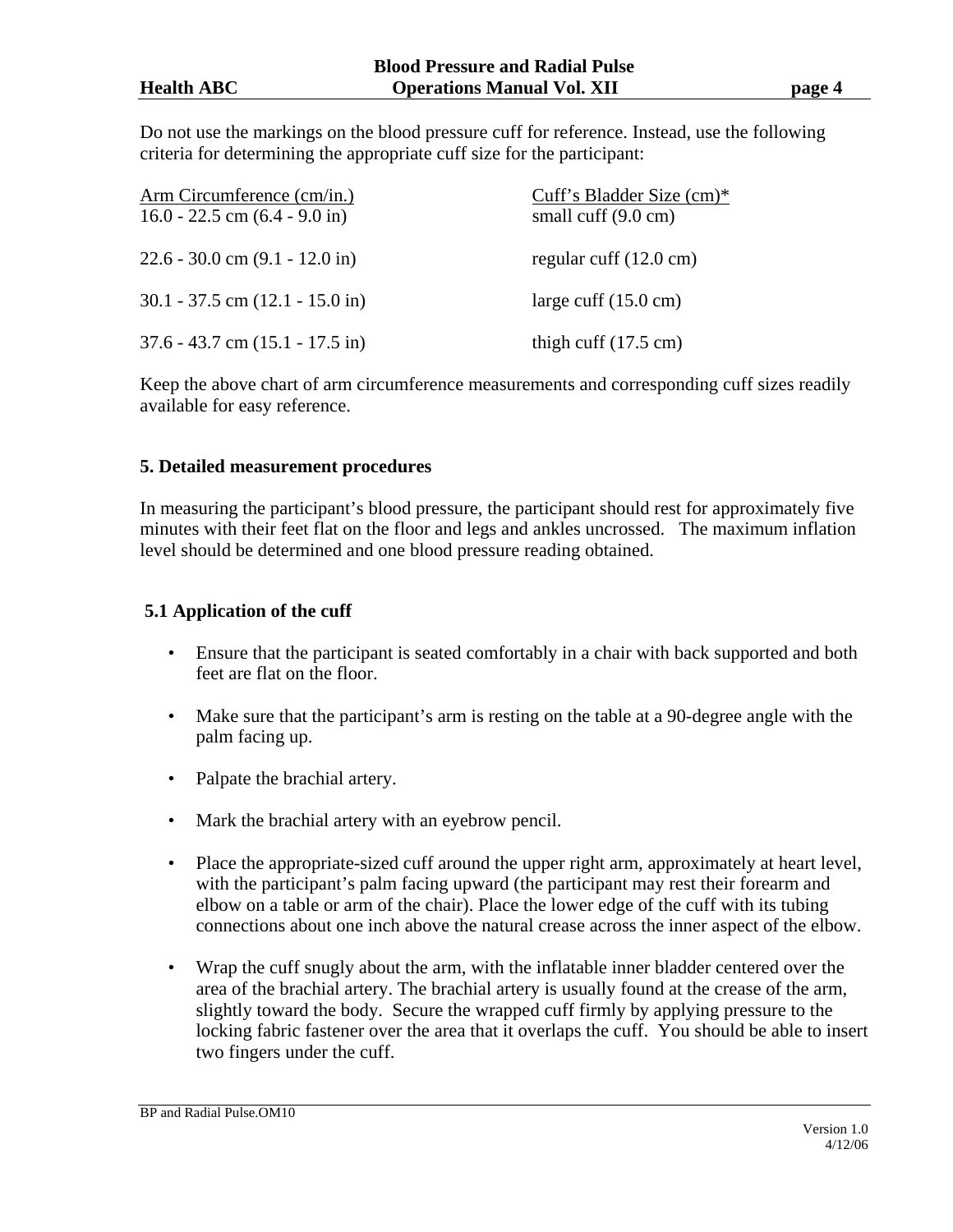• If it is not feasible to measure blood pressure using the right arm, the left arm may be used. The change in arm and the reason for the change should be noted on the comments section of the form.

# **5.2 Rest period**

For this examination year in Health ABC, the pressure can be measured after any period where the participant has been sitting quietly for 5 or more minutes. Record one blood pressure measurement. After the seated blood pressure measurement is recorded, the participant should be instructed to quietly stand for one minute before the standing blood pressure is measured.

# **5.3 Radial pulse**

BE SURE TO WAIT UNTIL THE PARTICIPANT HAS BEEN RESTING FOR 5 MINUTES.



Have the participant turn their palm upward (see figure above). Palpate the radial pulse with your index and middle fingers. Use the stopwatch to count the pulse for 30 seconds and record the number of beats in 30 seconds as Measurement 1 on the Radial Pulse form; Count the pulse for 30 seconds again, and record the number of beats as Measurement 2. After completing the radial pulse measurement, add them to get the average number of beats per minute. Record this number on the Radial Pulse form, and on the Long Distance Corridor Walk Eligibility Assessment form in the Year 10 Clinic Visit Workbook). For information about the stopwatch, please see section 2.1 of the Long Distance Corridor Walk chapter.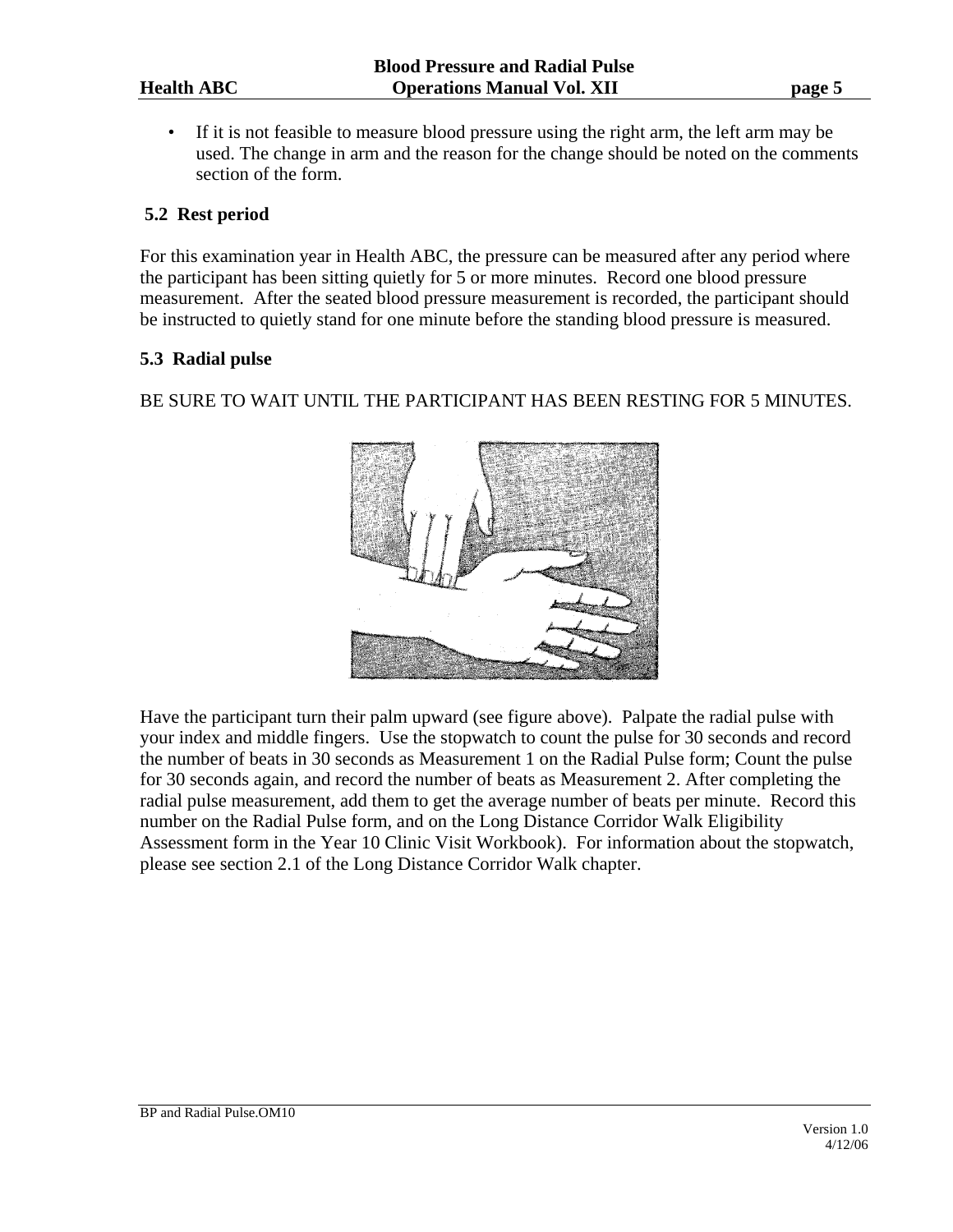# **5.4 Determining the Maximal Inflation Level (MIL)**

# **5.4.1 Ausculatory gap**

An ausculatory gap is the fading or disappearance of sound after the first Korotkoff sounds are heard. The sound then reappears at a level well above the diastolic pressure. The radial pulse can still be felt during the silent phase and the gap usually occurs between Phase I and II. This phenomenon is seen more frequently in older persons.

This means that in an adult with an ausculatory gap, the real systolic pressure may be missed and read as a much lower BP. For example:

Real systolic is 172 but sounds fade at: 168 and reappear at 152 and disappear at 98.

If the correct procedure (inflating to MIL) for BP measurement is not used, this participant's BP may be read as 152/98 instead of 172/98. The only way to avoid this error is to obtain the MIL before BP measurement.

Determine the pressure to which to inflate the cuff for the measurement of the systolic blood pressure. This assures that the cuff pressure at the start of the reading exceeds the systolic blood pressure and allows you to hear the first Korotkoff sound. The procedures for determining maximal inflation level are as follows:

- Attach the cuff tubing to the conventional mercury sphygmomanometer.
- Palpate the radial pulse (if the radial pulse is difficult to palpate, the brachial pulse may be used).
- Inflate the cuff to 70 mmHg. Then increase by 10 mmHg increments until the radial pulse is no longer felt (palpated systolic).
- Deflate the cuff quickly and completely.
- Inflate the cuff to 30 mmHg above the palpated systolic pressure for all subsequent readings.
- Repeat the MIL if the first attempt was unsatisfactory or you have had to readjust the cuff after measuring the MIL. Wait 30 seconds before making a second attempt if the first is unsatisfactory. If the second attempt is unsatisfactory, terminate the procedure and note the problem on the form.
- If the radial pulse is still felt at a level of 270 mm Hg or higher (which means that the MIL is 30 mm Hg higher) repeat the MIL. If the MIL is still 300 mm Hg, terminate the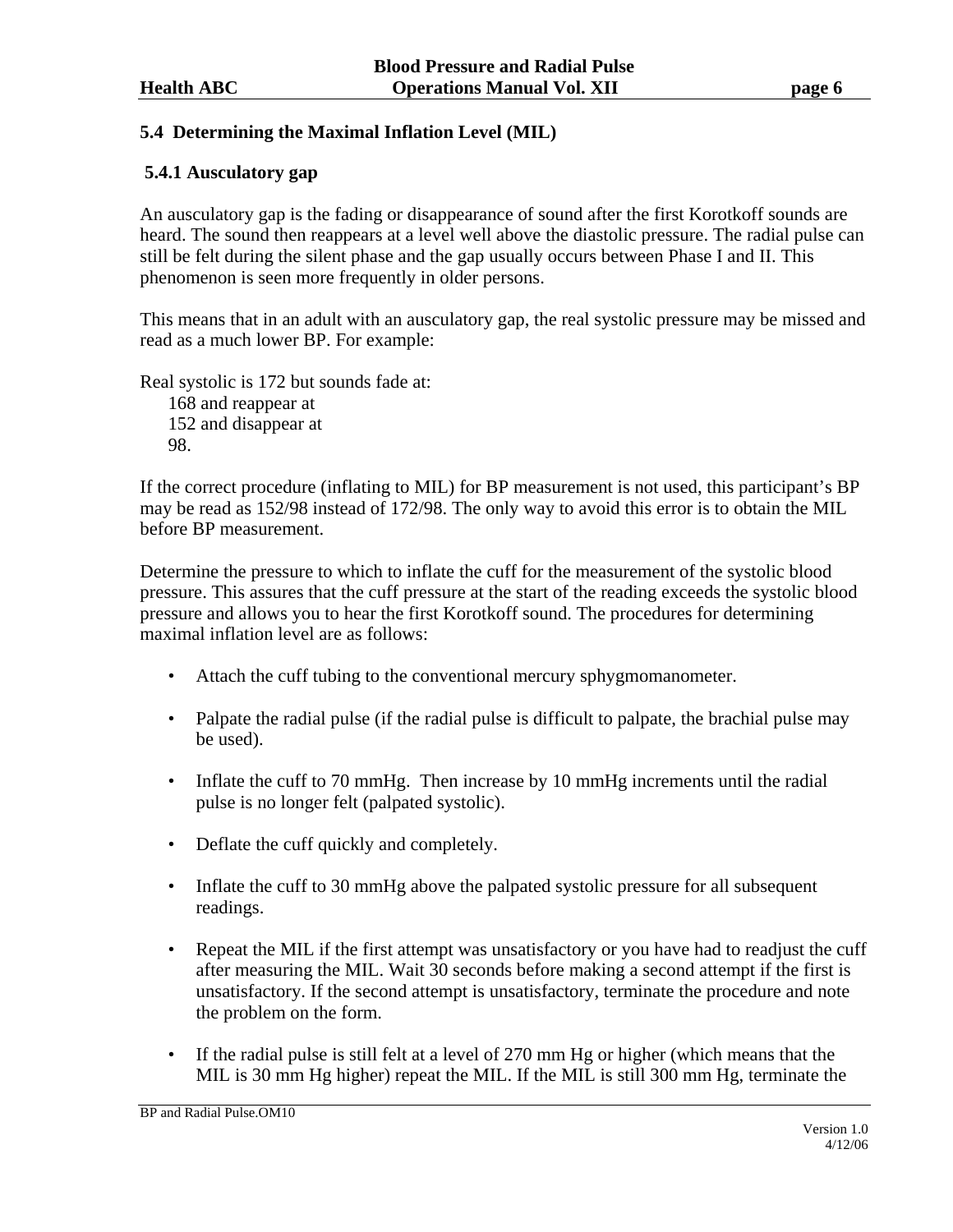blood pressure measurements and write in "300/MIL" on the form. On the Report of Findings, indicate the blood pressure as 270 palpated, and refer the participant to see their doctor within the next week.

### **5.5 Performing the blood pressure measurement**

- Place the ear pieces of the stethoscope, with the tips turned forward, into your ears.
- Apply the bell of the stethoscope over the brachial artery with light pressure, ensuring skin contact at all points. Effective use of the bell requires careful palpation of the brachial artery to know exactly where to place the bell. Place the bell just below, but not touching, the cuff or tubing.
- Close the thumb valve and squeeze the bulb, inflating the cuff at a rapid but smooth and continuous rate to the maximal inflation level. *Note:* Your eyes should be level with the mid-range of the manometer scale and focused on the level to which you will raise the pressure.
- Open the thumb valve very slightly and maintain a constant rate of deflation at no more than 2-3 mm per second, allowing the cuff to deflate. Listen throughout the entire range of deflation, from the maximum pressure past the systolic reading (the pressure where the first regular sound is heard) until 10 mmHg below the level of the diastolic reading (i.e., 10 mmHg below the level where you hear the last regular sound).

The systolic value (Phase I) is the pressure at which you hear the first of two or more knocking sounds in appropriate rhythm. The diastolic sound (Phase V) is the pressure at which you hear the last muffled sound.

- Deflate the cuff fully by separating the tubing and remove the stethoscope ear pieces.
- Record the systolic and diastolic values in the spaces provided on the form.
- Hold the participant's arm vertically above their head for a full five seconds to relieve blood pooling.
- Have the participant stand quietly for one minute, then obtain one standing blood pressure measurement and record the systolic and diastolic values from this measurement on the Blood Pressure Form and on the Long Distance Corridor Walk Eligibility Assessment Form.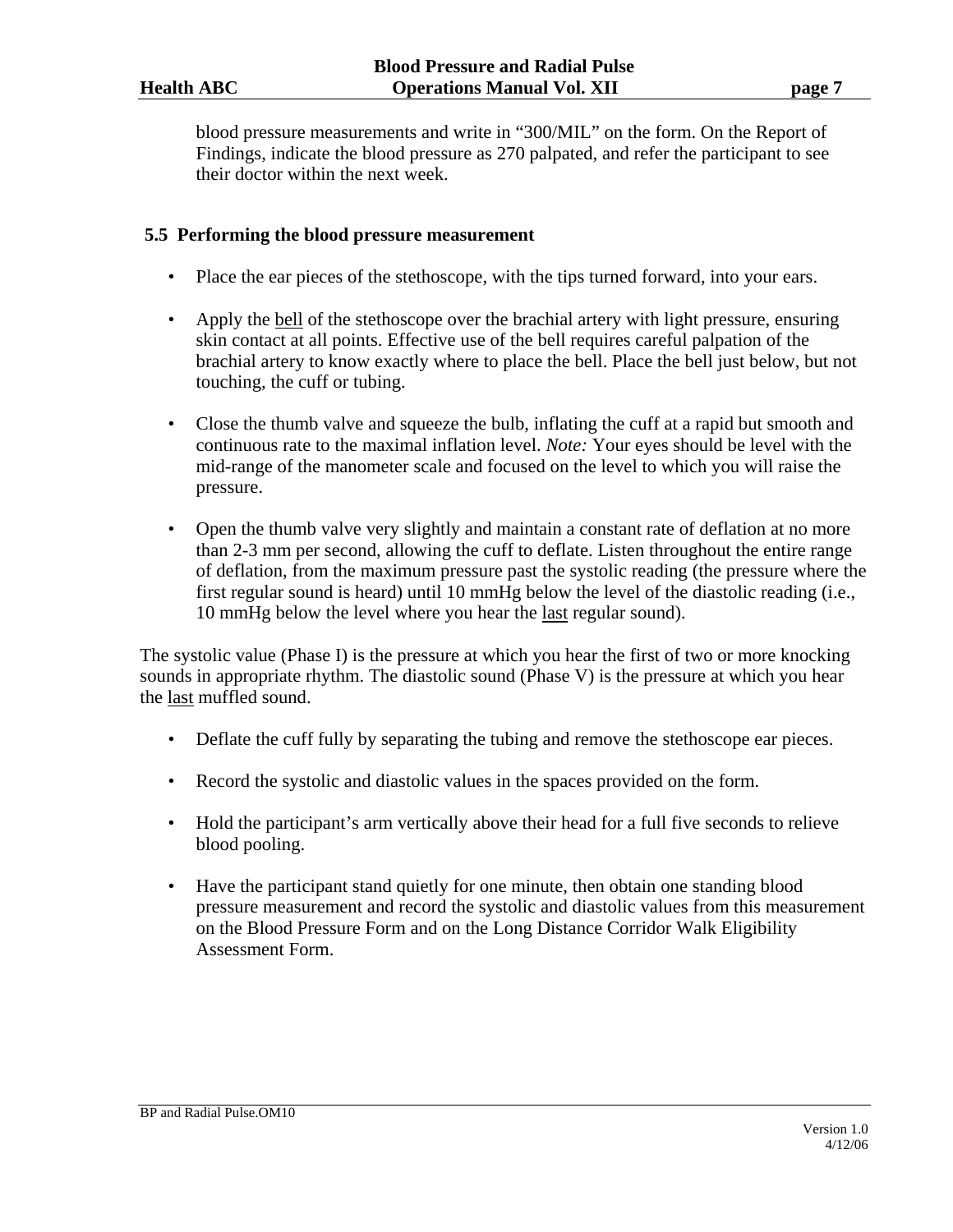#### **5.6 Criteria for systolic and diastolic blood pressure**

To identify correctly systolic (Phase I) and diastolic (Phase V) Korotkoff values, listen carefully via the stethoscope while reading and interpreting the mercury column.

- The systolic value is the pressure level at which you hear the first of two or more knocking sounds in the appropriate rhythm. *Note:* A single sound heard in isolation (i.e., not in rhythmic sequence) before the first of the rhythmic sounds (systolic) does not alter the interpretation of blood pressure).
- The diastolic value can be identified as the pressure level at which you hear the last of these rhythmic sounds (usually muffled).
- Make the mercury column drop at 2 to 3 mmHg per second, from the maximum inflation pressure until 10 mmHg below that of the last regular sound heard. The control of the deflation rate at 2 to 3 mmHg per second is essential for accurate readings and depends on the handling of the bulb and its control valve.

# **5.7 Guidelines for blood pressure readings**

- Record all readings to the nearest even digit, rounding up (i.e., read any value that appears to fall exactly between the markings on the mercury column to the next higher even marking).
- Make readings at the top of the meniscus, or rounded surface of the mercury columns.
- When the pressure is released too quickly from a high level, a vacuum is formed above the mercury and the meniscus is distorted. Allow a few moments for it to reappear before reading the manometer or doing a repeat measurement.
- Repeat the MIL whenever a systolic blood pressure reading is less than 10 mm mercury from the MIL, or if sounds are heard immediately.
- If a measurement was interrupted, use the following guidelines:

1. Repeat the MIL only if the cuff was removed or more than five minutes has lapsed between the MIL and the first blood pressure reading or between any two blood pressure readings.

2. Note on the form in the comments section that the measurement was repeated, and indicate why.

• If the blood pressure sounds are not heard during the first measurement, review your technique, check stethoscope position for loose connections or tubing kinks, and maintain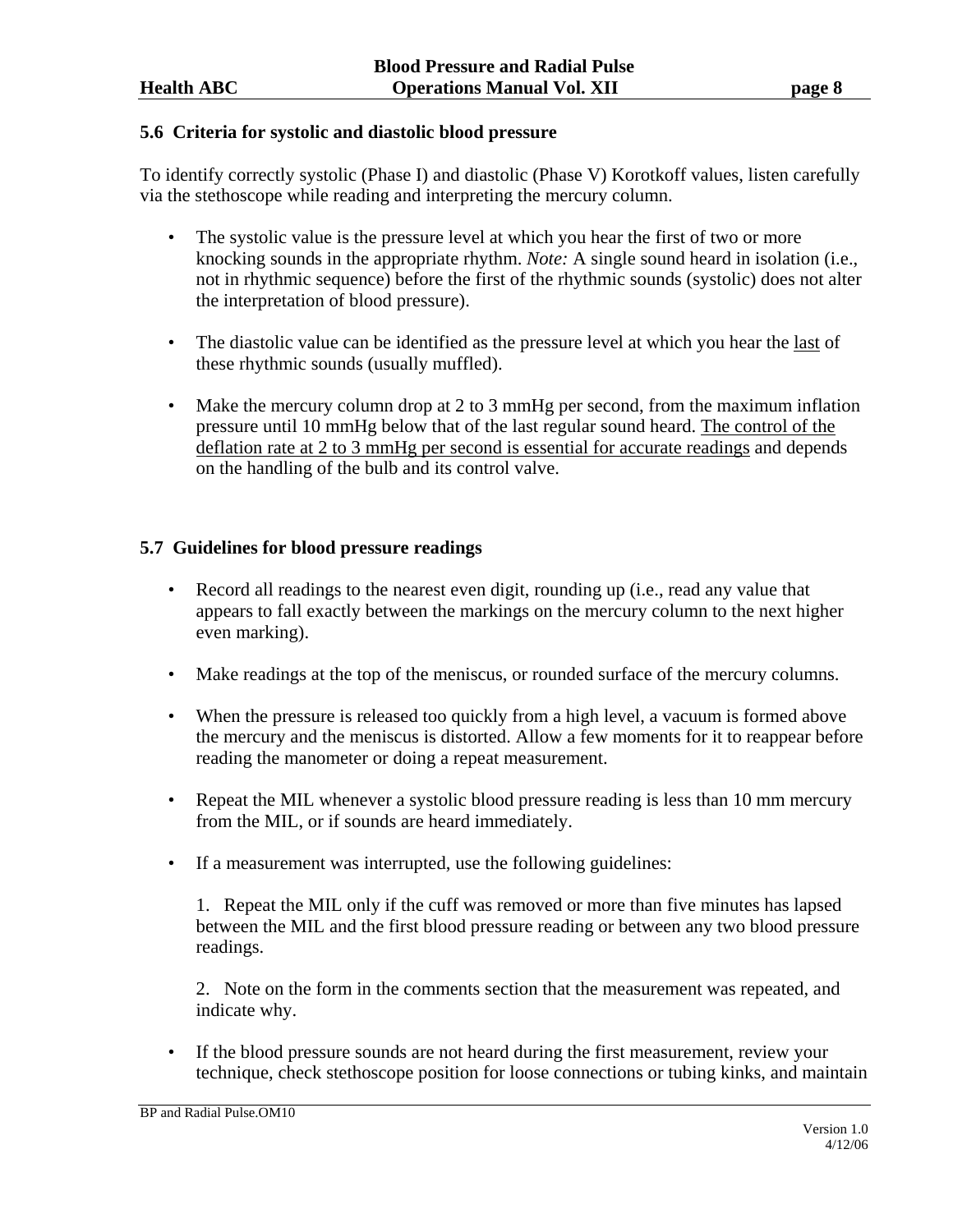a quiet environment. Relocate the brachial pulse and apply the bell headpiece directly over the pulse point. Take care to wait at least 30 seconds between measurements. Use the procedure to enhance the sounds (see below) and measure the blood pressure a second time, placing the stethoscope in the same position. Note the use of the enhancement procedures in the comments section of the form.

#### **5.8 Procedures to enhance the Korotkoff sounds**

If you are having difficulty hearing the blood pressure sounds, there are three methods that can be used to increase the intensity and loudness of the sounds.

- 1. Reduce room noise.
- 2. Instruct the participant to open and close their fist 8 to 10 times. Inflate the cuff and measure the BP immediately.
- 3. Have the participant raise their arm and forearm over their head and make a fist several times for at least 60 seconds. Inflate the cuff while the arm is still overhead, but the hand relaxed, to a level 50 mm Hg above the expected systolic level. Then lower the arm rapidly and measure the blood pressure in the usual manner.

#### **6. Procedures for performing the measurements at home (if applicable)**

The same procedures described above may be performed at home.

#### **7. Seated blood pressure alert values/Follow-up/Reporting to participants**

Below the participant's actual systolic and diastolic blood pressure results that will be written on the Participant Results Report are listed three main categories of blood pressure results:

| Normal:       | Less than $120/80$ mm Hg             |
|---------------|--------------------------------------|
|               | Prehypertension: 120-139/80/89 mm Hg |
| Hypertension: | 140/90 mm Hg or higher               |

Also, based on the Joint National Committee on Detection, Evaluation, and Treatment of High Blood Pressure guidelines, there are five categories to check on the blood pressure portion of the Participant Results Report:

• If the participant's systolic blood pressure is normal, i.e.,  $\langle 120 \text{ systolic}, \text{and} \langle 80 \rangle$ diastolic or prehypertension, 120-139 systolic, or 80-89 diastolic, check "Recheck blood pressure within 1 year" on the Participant Results Report.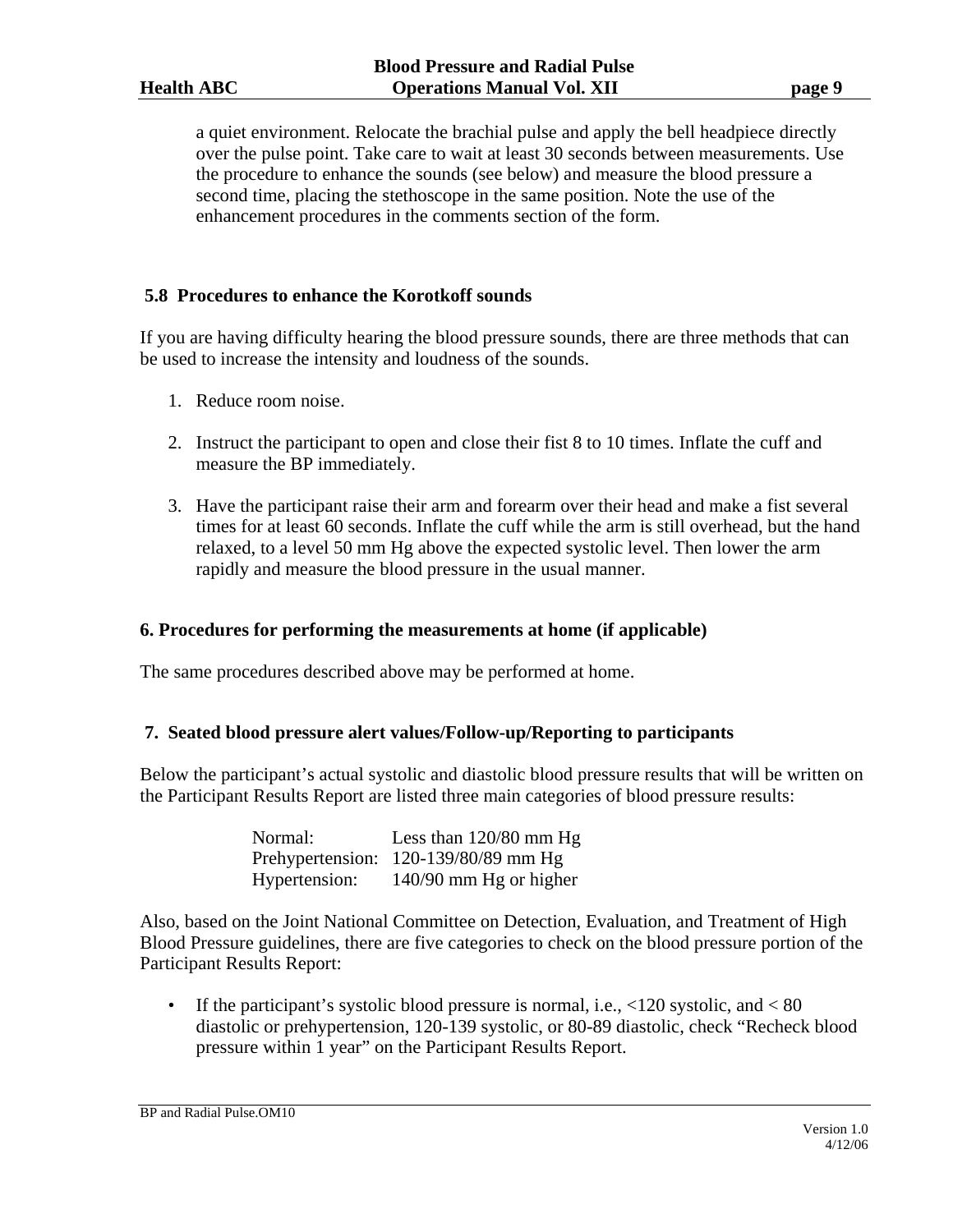- If the participant's systolic blood pressure is  $140$  to  $159$ , or their diastolic blood pressure is 90-99, check the box on the Participant Results Report that says "Recheck blood pressure within 2 months." Suggest to the participant that they have their blood pressure rechecked within 2 months.
- If the participant's systolic blood pressure is 160 to 179, or their diastolic blood pressure is 100-109, check the box on the Participant Results Report that says "See your doctor in 1 month." Suggest to the participant that they see their doctor within one month.
- If the participant's systolic blood pressure is 180 to 209, or their diastolic blood pressure is 110-119, check the box on the Participant Results Report that says "See your doctor in 1 week." If the participant gives their permission, you can contact their primary care provider within one week, or instruct the participant to contact their primary care provider within one week.
- If the participant's systolic blood pressure is  $\geq 210$ , or their diastolic blood pressure  $is \geq 120$ , check the box on the Participant Results Report that says "See your doctor immediately." If the participant gives their permission, you can contact their primary care provider immediately, or instruct the participant to contact their primary care provider immediately.

Instruct the participant to talk with their doctor about any specific questions that they may have about their blood pressure.

# **8. Quality assurance**

# **8.1 Training requirements**

Clinical experience with blood pressure measurement is required. In addition, training should include:

- Read and study manual
- Attend Health ABC training session on techniques (or observe administration by experienced examiner)
- Practice on volunteers
- Compare measurements with those made by experienced colleagues (Goal: obtain measurements within  $\pm 2$  mm Hg of that observed by a trainer listening with a doubleheaded stethoscope.)
- Discuss problems and questions with local expert or QC officer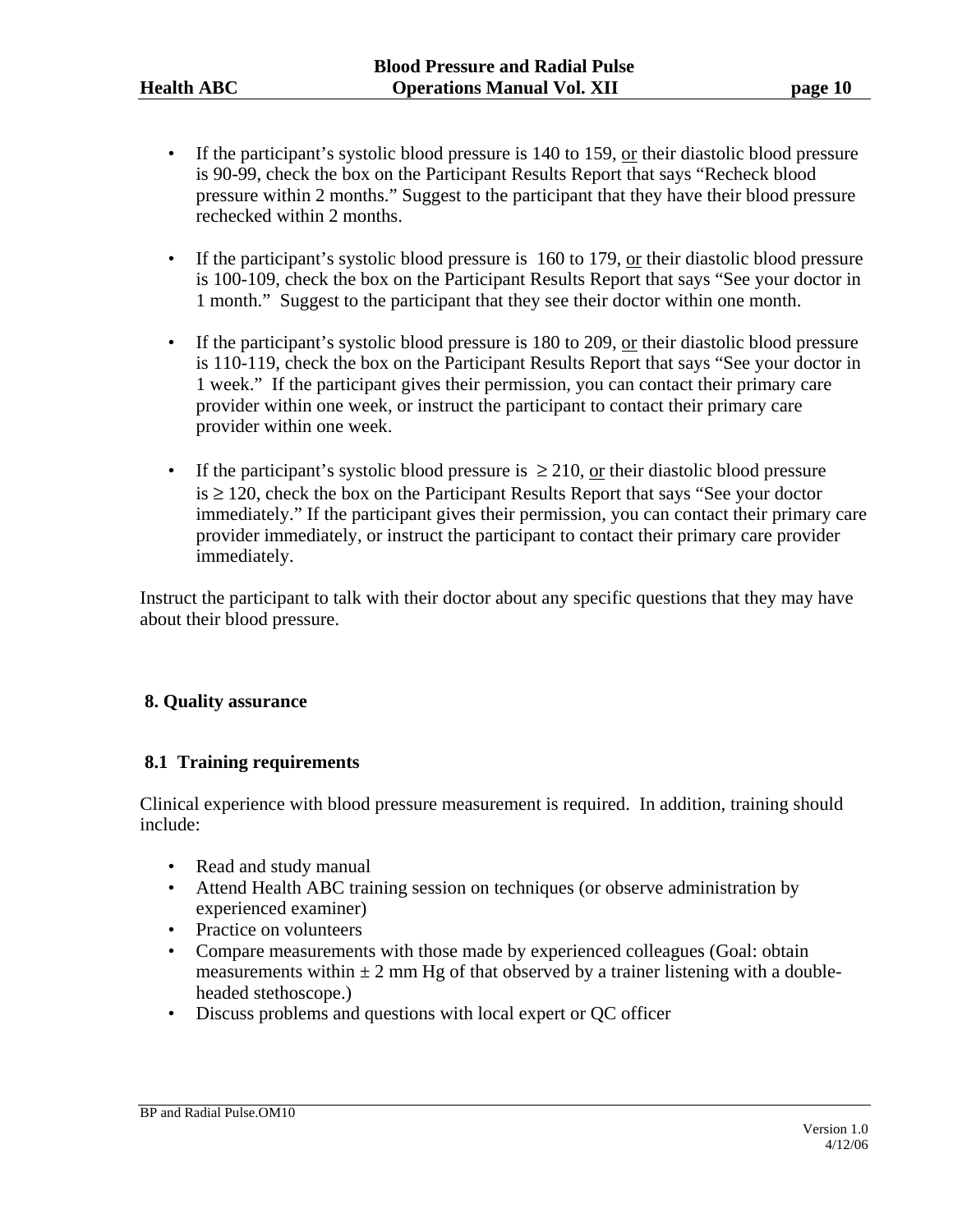#### **8.2 Certification requirements**

- Complete training requirements
- Explain and demonstrate daily and monthly checks of sphygmomanometer
- Explain procedure if measurement is interrupted
- Explain procedure to enhance Korotkoff sounds
- Recite alert values
- Conduct exam on two volunteers while being observed by QC officer listening with double-headed stethoscope
- Performs exam according to protocol as demonstrated on completed QC checklist
- Three simultaneous readings of systolic and diastolic measurements recorded by the staff member agree with those of the QC officer within 4 mm Hg, with the average of the three readings within 3 mm Hg.
- Three sequential recordings of radial pulse measurement by the staff member agree with those of the QC officer within 3 beats per 30 second recording and with the average of the three readings within 2 beats.

#### **8.3 Quality assurance checklist**

#### Radial Pulse

- $\Box$  Radial pulse palpated correctly
- $\Box$  First radial pulse correctly measured and recorded (30 seconds)
- $\Box$  Second radial pulse correctly measured and recorded (30 seconds)
- $\Box$  Radial pulse averaged correctly on form

# Blood Pressure

- $\Box$  Explains procedure
- $\Box$  Measures for cuff size
- $\Box$  Wraps cuff snugly, centering bladder over brachial artery
- $\Box$  Five minute rest period before measurements
- $\Box$  Palpates radial artery
- $\Box$  Determines maximal inflation level
- $\Box$  Inflates rapidly to maximal inflation level
- $\Box$  Places bell on brachial pulse
- $\Box$  Deflates cuff 2-3 mm Hg per second
- $\Box$  First and fifth phase correctly identified (verified with double stethoscope)

 $\Box$  Standing blood pressure measurement measured after one minute standing rest period

Records reading and disconnects tubes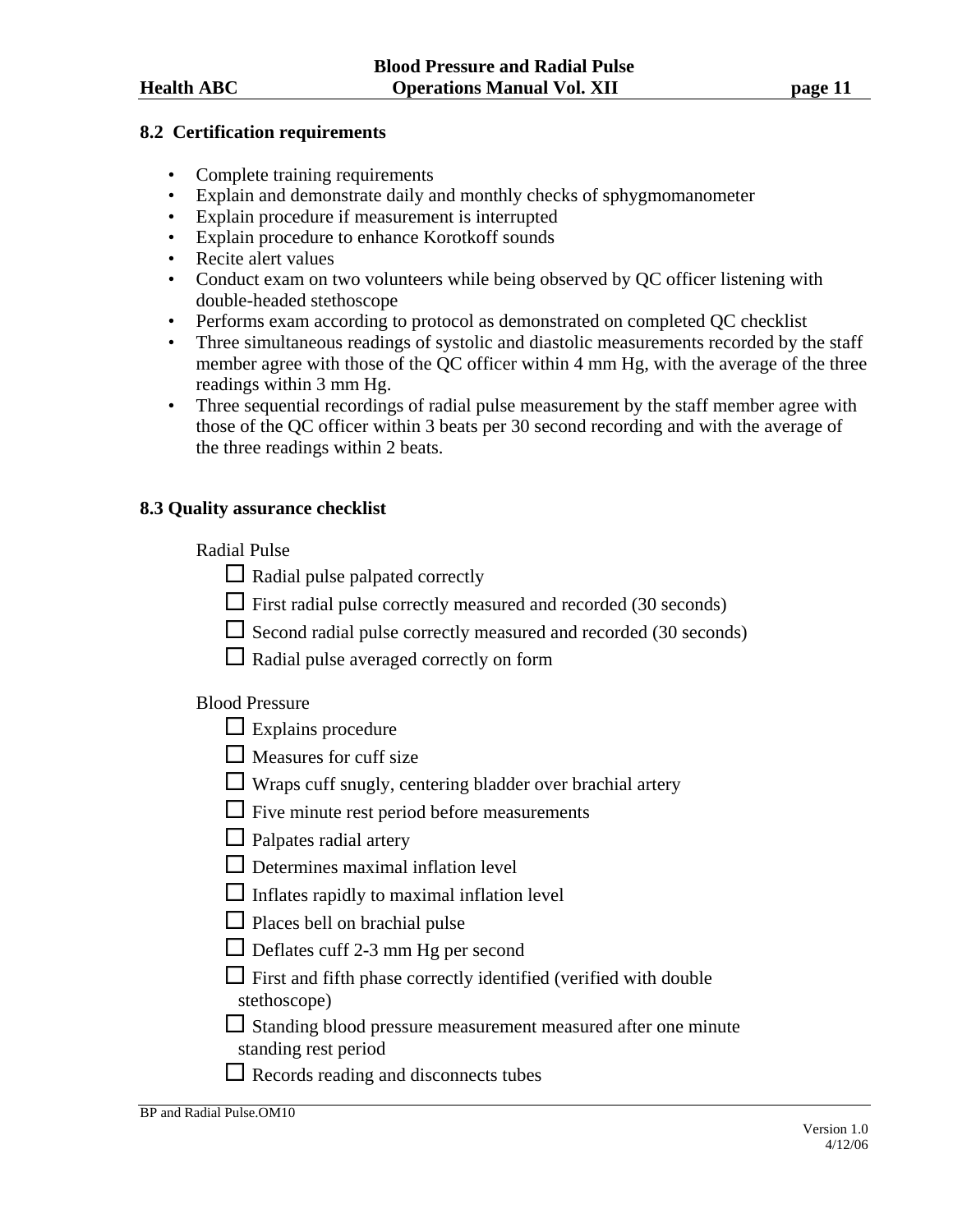- $\Box$  Reviews forms for completeness
- $\Box$  Correctly completes forms
- $\Box$  Tells participant BP reading and refers as indicated
- $\Box$  Maintenance log up to date

#### **8.4 QC reports**

Monthly reports of the distribution of final digits for each technician will be reviewed by the QC Officer. Trends toward digit preference will be discussed with the technician without revealing which digit and retraining/recertification may be required.

#### **Acknowledgments:**

Women's Health Initiative Operations Manual. Volume 2, Section 9.2: Blood Pressure. 8/30/95.

WHAS Operations Manual. Section 3.5 Blood Pressure Measurements. 6/18/93.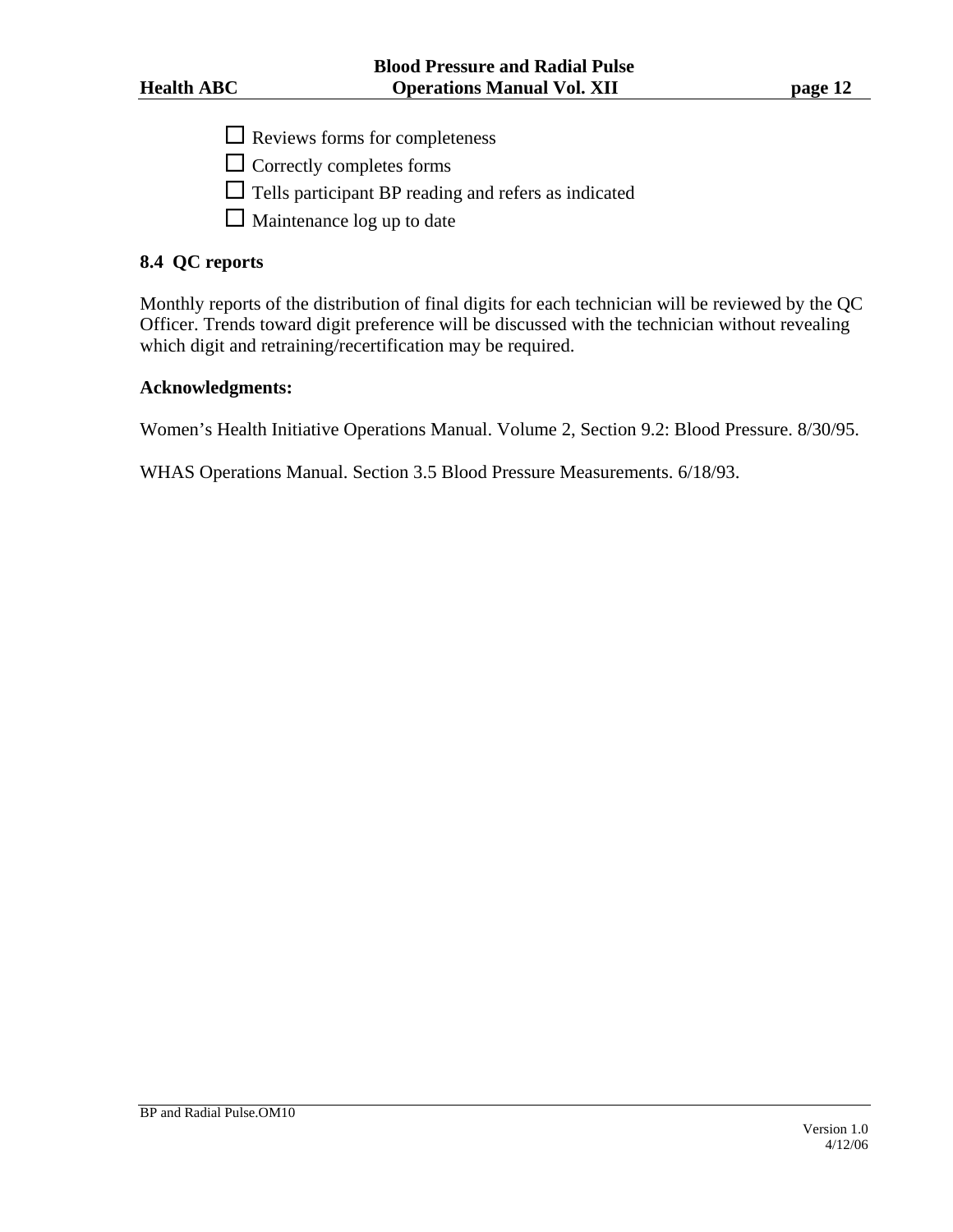## **9. Data collection form**



(Examiner Note: Record radial pulse (beats per minute) on Long Distance Corridor Walk Eligibility Assessment Form, page 64, Question #3.)